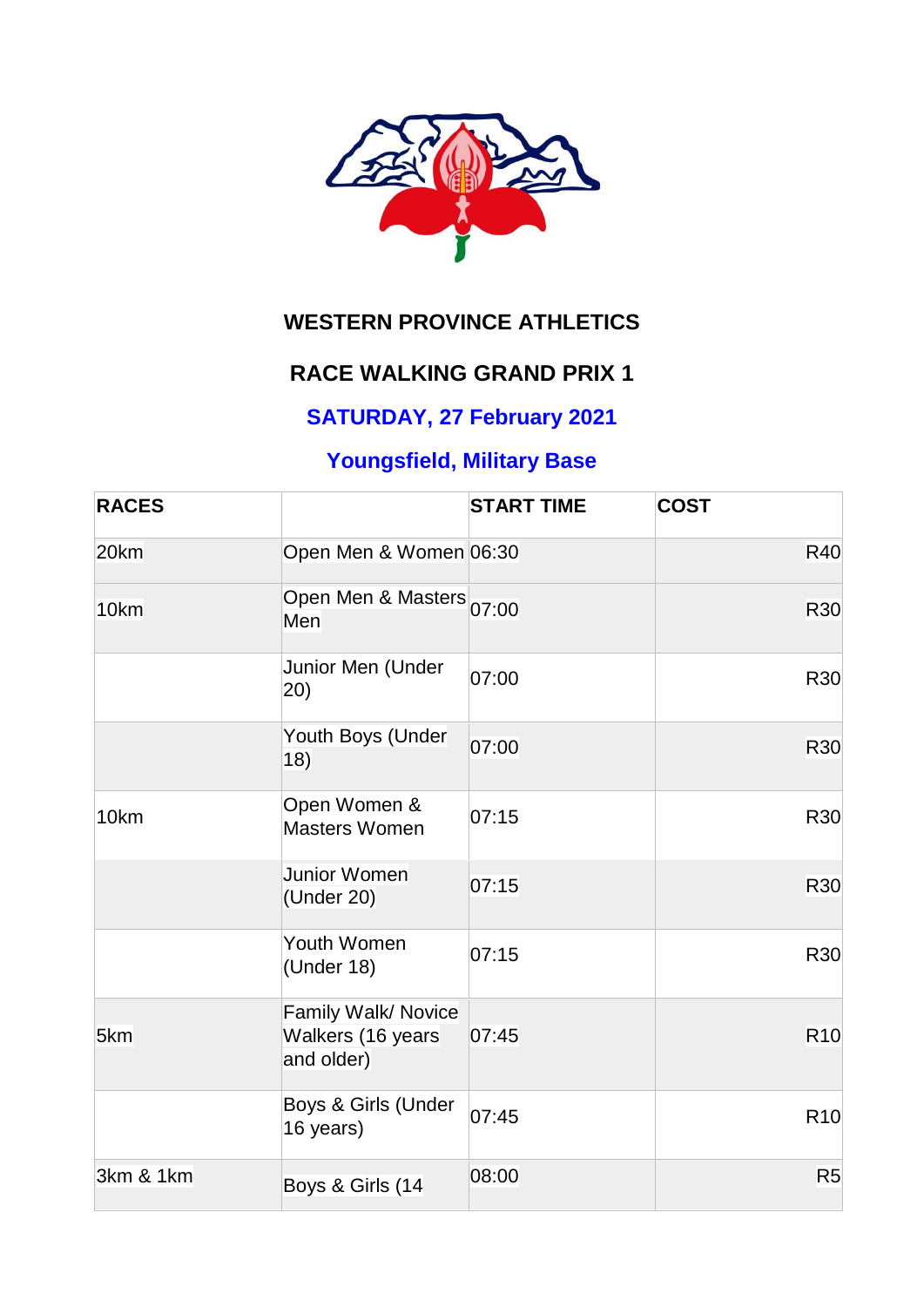|--|

### **First Time Walkers Welcome – Novice Walk**

- There will be 5km novice walk (16 years and older) for athletes wanting to experience race walking for the first time.
- Relaxed judging rules will apply.
- No running allowed.
- No strollers allowed.
- Results will be separated according to the events.
- Novice rules apply.
- Knees must be "uncovered" in order that a judge can actually see the "straight" knee in operation.

#### **Route:**

• 2km loop on tar area

#### **Registration:**

Saturday, 27 February 2021 at Youngsfied, Millitary Bace from 06:00 (1 hour before each event).

Online Registration till 24 February 2021 at 17h00.

#### **General:**

- Safe and secure venue. No traffic. Enjoyable environment and atmosphere.
- Easy access to venue, parking and excellent viewing points for spectators.
- Refreshments: Coca Cola at the finish.
- Lap counters, officials and judges will be present.
- If not in possession of a **valid 2020 ASA license**, a temp license must be bought @ R25 each.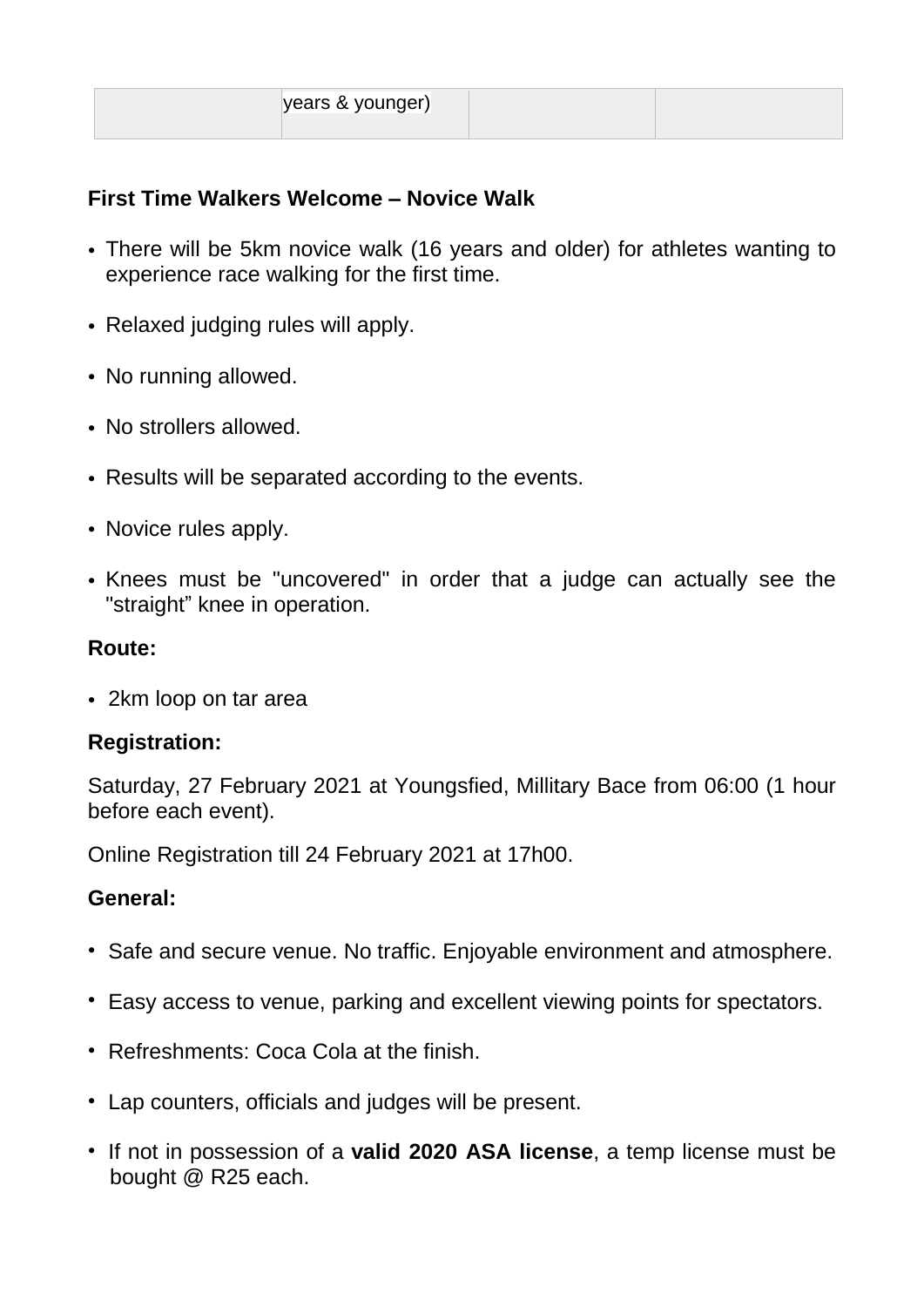• According to IAAF & ASA rules.

#### **Pit Lane:**

The new rule will be applied for all events.

For Race Walking events on track or road, a Pit Lane shall be used for all athletes irrespective of the age category. In such cases, an athlete will be required to enter the Pit Lane, once they have received three Red Cards and are so advised by the Chief Judge or someone delegated by him.

The applicable period in the Pit Lane will be the following for races up to and including Time:

- 5000m/5km 0.5min
- 10,000m/10km 1min
- 20,000m/20km 2min
- 30,000m/30km 3min
- 40,000m/40km 4min
- 50,000/50km 5min

#### **COVID-19 Regulations**

Due to the current situation of the Covid-19 pandemic, strict operating procedures will be followed by WPA before and during the scheduled meetings as prescribed by government regulations and ASA.

Procedures are:

 Venue: – The venue will be closed for a period of 24 hours before the start of any meeting. This means that the stadium will not be available for any training 24hours until the meeting. This will allow the venue staff to clean and sanitize the inside of the venue and buildings (bathrooms, etc).